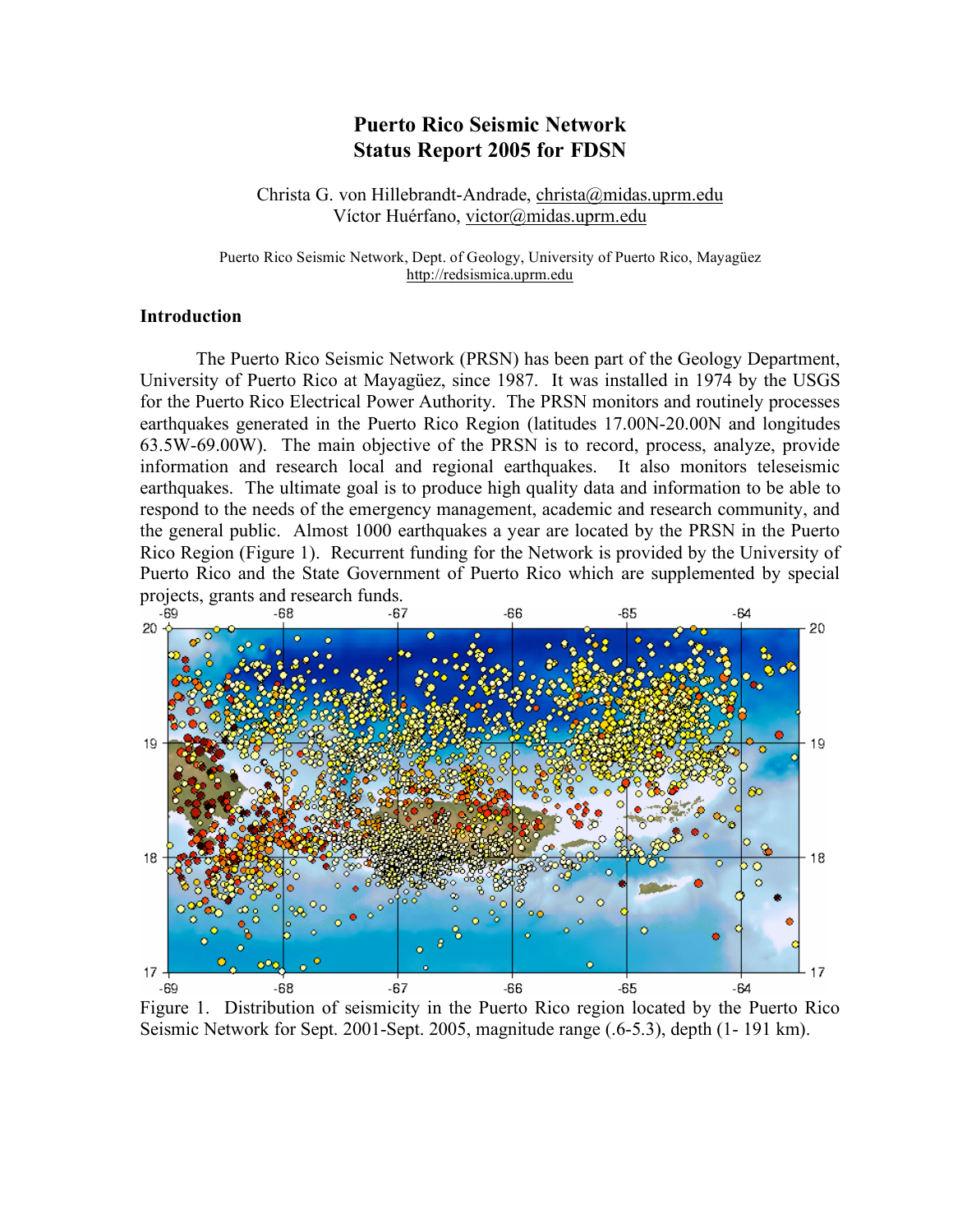#### **Instrumentation**

The PRSN operates a network of short period and broadband stations throughout Puerto Rico and the Virgin Islands (Figure 2). The PRSN broadband network currently consists of 14 24-bit, 9 digital telemetry and 5 tcp/ip stations. The GSN SJG station located in Puerto Rico is also accessed for routine data analysis and research. The PRSN uses Guralp CMG 40T, CMG 3 ESP and CMG 3T seismometers. The digitizers are from Refraction Technology, Quanterra and DAQ Systems. All the broadband stations are sampled at 40 sps. They are linked to the central data collection center via VHF, UHF and digital radios, 56K telephone lines, spread-spectrum radios and Internet service (Table 1).



Figure 2. Distribution of short period and broadband seismic and repeater stations of the Puerto Rico Seismic Network. Positions of the temporary Ocean Bottom Seismograph (March – November, 2005) are also included.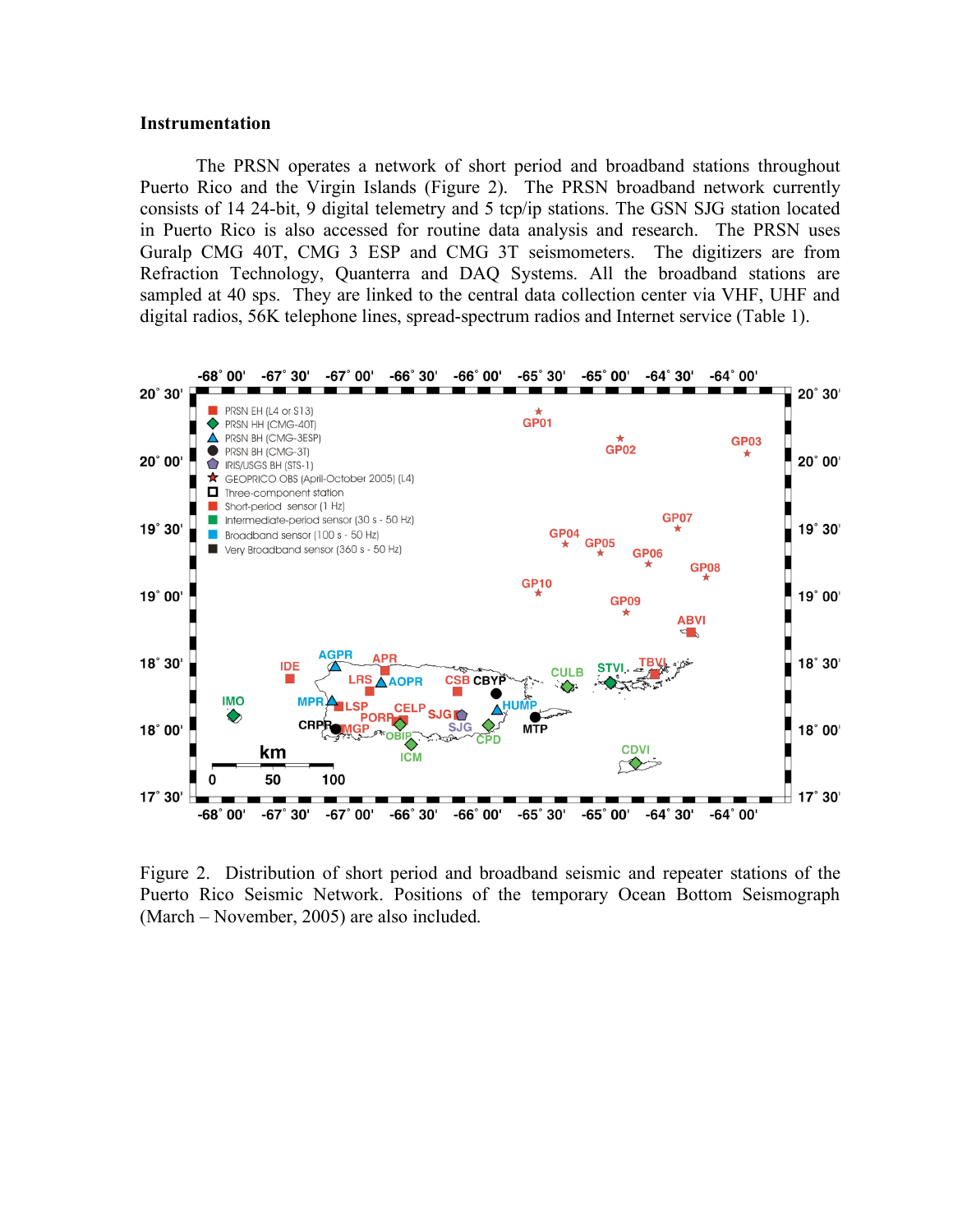| <b>STATIONTYPENET</b> |     |    | <b>LOCATION</b>           | <b>LATITUD</b> | <b>LONGITUDE ELEVATION</b> |                    | <b>SENSOR</b> | <b>ACQUISITION</b>                   |
|-----------------------|-----|----|---------------------------|----------------|----------------------------|--------------------|---------------|--------------------------------------|
| <b>ABVI</b>           | BH? | PR | Anegada, BVI              | 18.72967 N     | 64.332534 W                | $7.97 \text{ m}$   | $CMG-40$      | <b>NET-DAS</b><br><b>Stand Alone</b> |
| <b>AGPR</b>           | BH? | PR | Aguadilla, PR             | 18.46749 N     | 67.11118 W                 | 119.874 m          | $CMG-3T$      | Quanterra 330<br>Earthworm           |
| <b>AOPR</b>           | BH? | PR | Arecibo, PR               | 18.34665 N     | 66.75398 W                 | 355.146 m          | CMG-3ESP      | <b>REF-TEK 130</b><br>Earthworm      |
| <b>CBYP</b>           | BH? | PR | Canóvanas, PR             | 18.27167 N     | 65.85663 W                 | 606.903 m          | CMG-3ESP      | <b>REF-TEK 72A-08</b><br>Earthworm   |
| <b>CDVI</b>           | BH? | PR | St. Croix, USVI           | 17.75176 N     | 64.76613 W                 | 31.140 m           | $CMG-40T$     | <b>NET-DAS</b><br>Earthworm          |
| CPD                   | BH? | PR | Yabucoa, PR               | 18.03679 N     | 65.91511 W                 | 385.670 m          | CMG-3ESP      | <b>REF-TEK 72A-07</b><br>Earthworm   |
| <b>CRPR</b>           | BH? | PR | Cabo Rojo, PR             | 18.0064 N      | 67.1096 W                  | 64.88 m            | CMG-3ESP      | <b>REF-TEK 72A-07</b><br>Earthworm   |
| <b>CULB</b>           | BH? | PR | Culebra, PR               | 18.275617 N    | 65.300709 W                | $161.25 \text{ m}$ | CMG-40T       | <b>REF-TEK 130</b><br>Earthworm      |
| <b>HUMP</b>           | BH? | PR | Humacao, PR               | 18.14207 N     | 65.84885 W                 | 79.095 m           | $CMG-3T$      | REF-TEK 130<br>Earthworm             |
| <b>ICM</b>            | BH? | PR | Isla de Caja de<br>Muerto | 17.89336 N     | 66.52097 W                 | 77.242 m           | $CMG-40T$     | <b>REF-TEK 72A-07</b><br>Earthworm   |
| IMO*                  | BH? | PR | Isla de Mona, PR          | 18.10947 N     | 67.90807 W                 | 90.941 m           | CMG-40T       | Quanterra 330<br>Earthworm           |
| <b>MPR</b>            | BH? | PR | Mayagüez, PR              | 18.21169 N     | 67.13977 W                 | 22.409 m           | $CMG-3T$      | <b>NET-DAS</b><br>Earthworm          |
| <b>MTP</b>            | BH? | PR | Vieques, PR               | 18.09722 N     | 65.55250 W                 | 191.886 m          | CMG-3ESP      | <b>REF-TEK 72A-07</b><br>Earthworm   |
| <b>STVI</b>           | BH? | PR | St. Thomas, USVI          | 18.35244 N     | 64.95662 W                 | 383.053 m          | $CMG-40T$     | <b>NET-DAS</b><br>Earthworm          |

Table 1. List of Broad Band Stations of the Puerto Rico Seismic Network.

\* Non operational 2005

#### **Seismic Data Acquisition and Distribution**

The Earthworm modular system is used for the real-time acquisition and exchange of all the seismic data (figure 3). These modules run on two separate computers for redundancy purposes. A Reftek rtpd data concentrator server is used for the Reftek stations, while grfd is used for the Net Das from DAQ Systems. A separate computer is used as a waveserver to export waveforms. Waveforms from the broadband stations are exported to IRIS DMC, USGS NEIC and the Pacific Tsunami Warning Center. As of 2004, the data is archived in GSE 2.1 format. Previous data is being converted from WGSN into GSE 2.1 format. The corresponding metadata files have been prepared for these stations. At the PRSN the data is backed up on CDROM/DVD and is available upon request. The data is also available through the IRIS DMC.

For processing local and regional earthquakes and documenting recorded teleseismic events, PRDANIS, a locally developed program is used. The Early Bird system of the West Coast and Alaska Tsunami Warning Center has been running since 2003 to automatically locate and calculate the magnitude for local earthquakes of magnitude greater than around